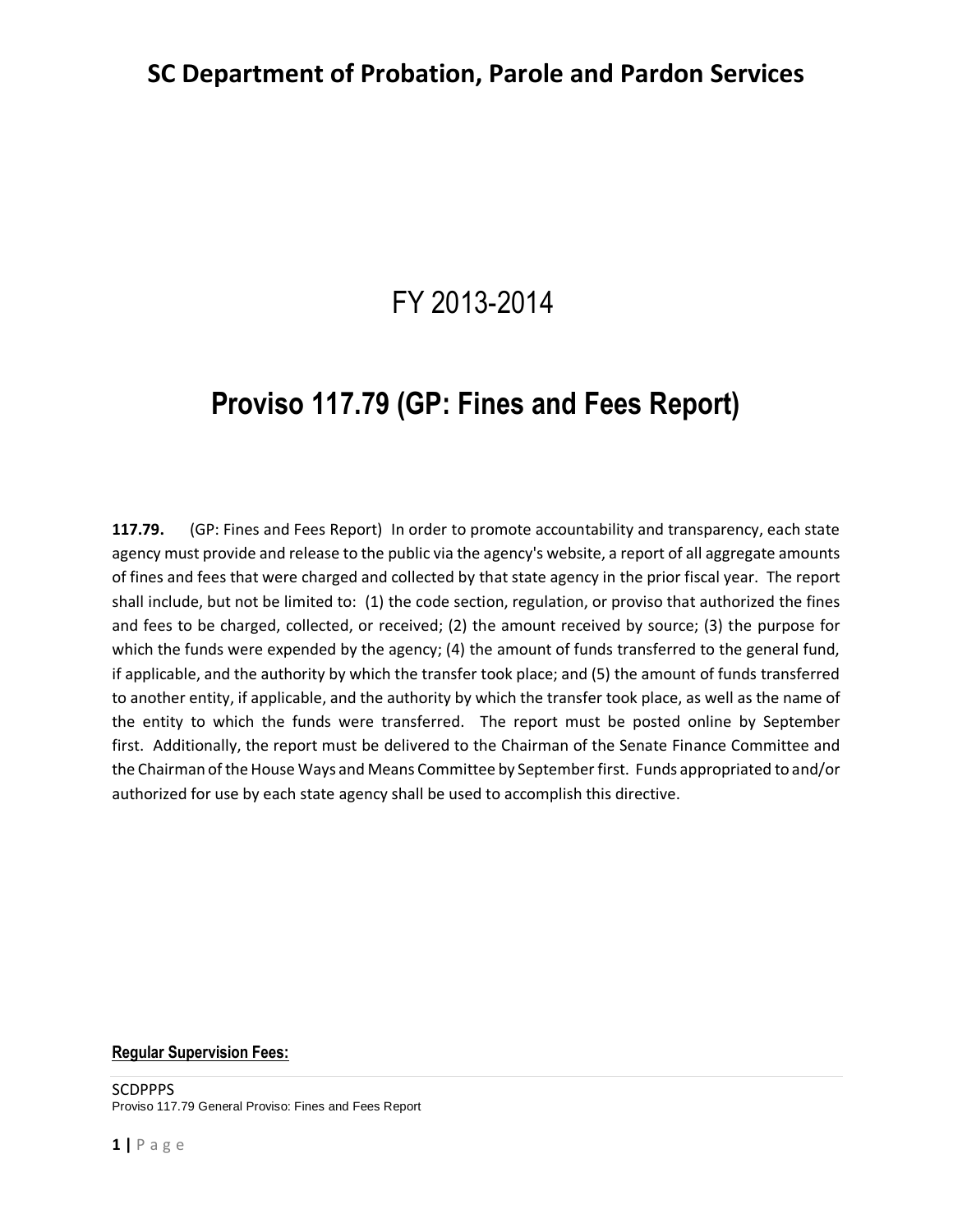Section of the SC Code of Laws:

**SECTION 24 21 80.** Probationers and parolees to pay supervision fee; intensive supervision fee; hardship exemption; delinquencies; substitution of public service.

An adult placed on probation, parole, or community supervision shall pay a regular supervision fee toward offsetting the cost of his supervision for so long as he remains under supervision. The regular supervision fee must be determined by the Department of Probation, Parole, and Pardon Services based upon the ability of the person to pay. The fee must be not less than twenty dollars nor more than one hundred dollars per month. The fee is due on the date of sentencing or as soon as determined by the department and each subsequent anniversary for the duration of the supervision period. The department shall remit from the fees collected an amount not to exceed the regular supervision fees collected during fiscal year 1992 93 for credit to the State General Fund. All regular supervision fees collected in excess of the fiscal year 1992 93 amount must be retained by the department, carried forward, and applied to the department's operation. The payment of the fee must be a condition of probation, parole, or community supervision, and a delinquency of two months or more in making payments may operate as a revocation.

**Fee:** As of 07/01/09: \$0 - \$4,000 is \$50.00 per supervision month \$4,001 – over is up to \$100.00 per supervision month

#### **FY13-14 revenue received by source:**

|                   | 30350000 / 28370000 (General Fund) |                                   |
|-------------------|------------------------------------|-----------------------------------|
|                   |                                    | 6,298,525 (PPP)<br>3,392,808 (GF) |
| 4370140000 (4826) | <b>PROB &amp; PAROLE SUPV</b>      | 9,691,333                         |
| 4370140001 (4826) | <b>PROB &amp; PAROLE YOA SUPV</b>  | 7.345                             |

**Purpose for which funds were expended:** To offset the cost of supervision as long under supervision.

**General Fund transfer:** 3,392,808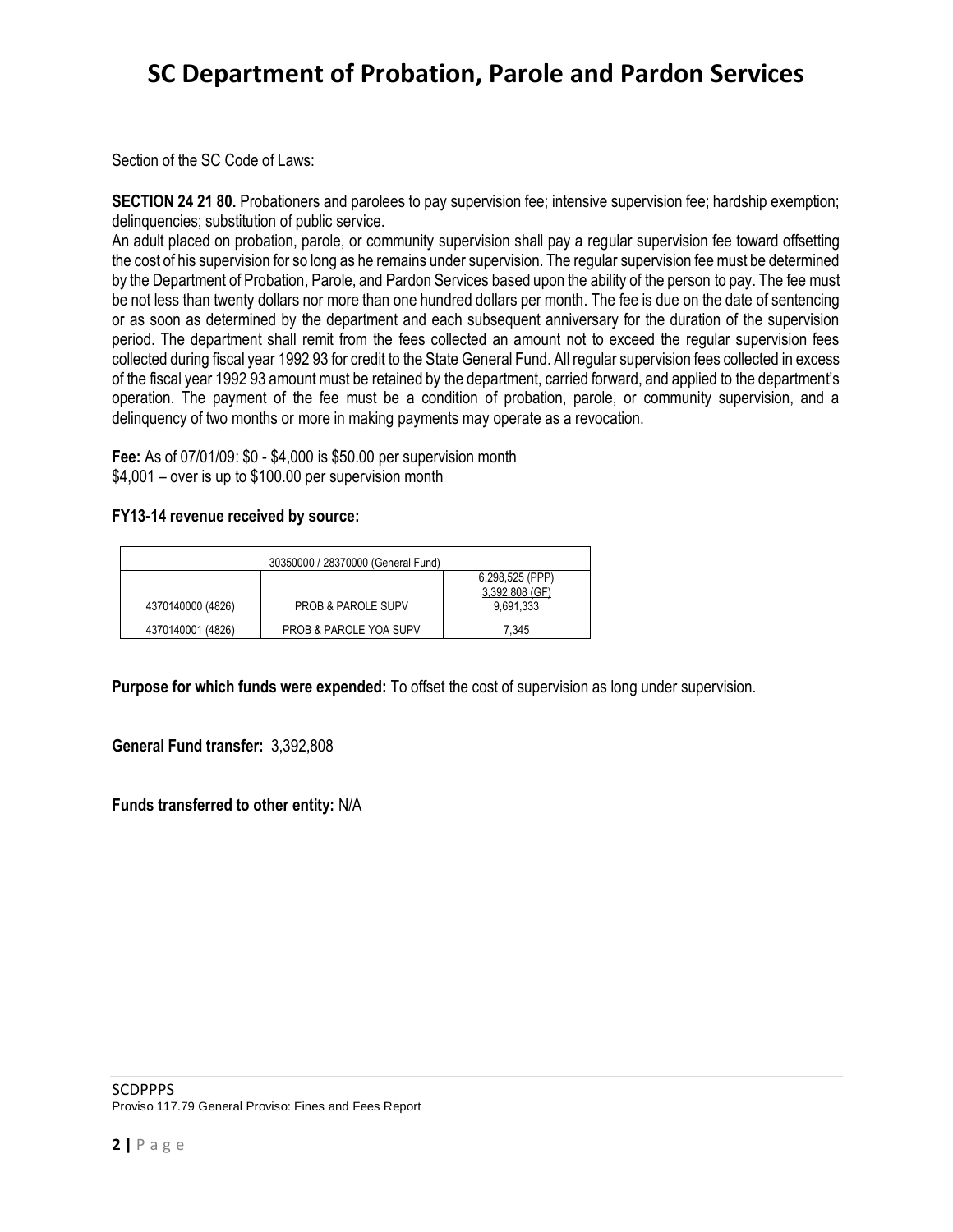#### **Intensive Supervision Fee:**

Section of the SC Code of Laws:

**SECTION 24 21 80.** If a probationer is placed under intensive supervision by a court of competent jurisdiction, or if the board places a parolee under intensive supervision, or if an inmate who is participating in the Supervised Furlough Program is placed under intensive supervision, or if a person participating in a community supervision program is placed under intensive supervision, the probationer, parolee, inmate, or community supervisee is required to pay not less than ten dollars nor more than thirty dollars each week for the duration of intensive supervision in lieu of the regular supervision fee. The intensive supervision fee must be determined by the department based upon the ability of the person to pay. Fees derived from persons under intensive supervision must be retained by the department, carried forward, and applied to the department's operation. The department may exempt any individual supervised by the department on any community supervision program from the payment of a part or all of the yearly or weekly fee during any part or all of the supervision period only if the department determines that exceptional circumstances exist such that these payments work a severe hardship on the individual. Delinquencies of two months or more in payment of a reduced fee operates in the same manner as delinquencies for the full amount. The department may substitute public service employment for supervision fees when it considers the same to be in the best interest of the State and the individual.

**Fee:** As of 7/01/08: \$0 - \$4,000 \$20.00 per supervision week \$4,001 – or over \$30.00 per supervision week

#### **FY13-14 revenue received by source:**

| 32690000          |                                   |         |
|-------------------|-----------------------------------|---------|
| 4370140000 (4826) | <b>PROB &amp; PAROLE SUPV</b>     | 706.254 |
| 4370140001 (4826) | <b>PROB &amp; PAROLE YOA SUPV</b> | $-512$  |

**Purpose for which funds were expended:** To Offset cost of supervision for as so long under supervision.

**General fund transfer:** N/A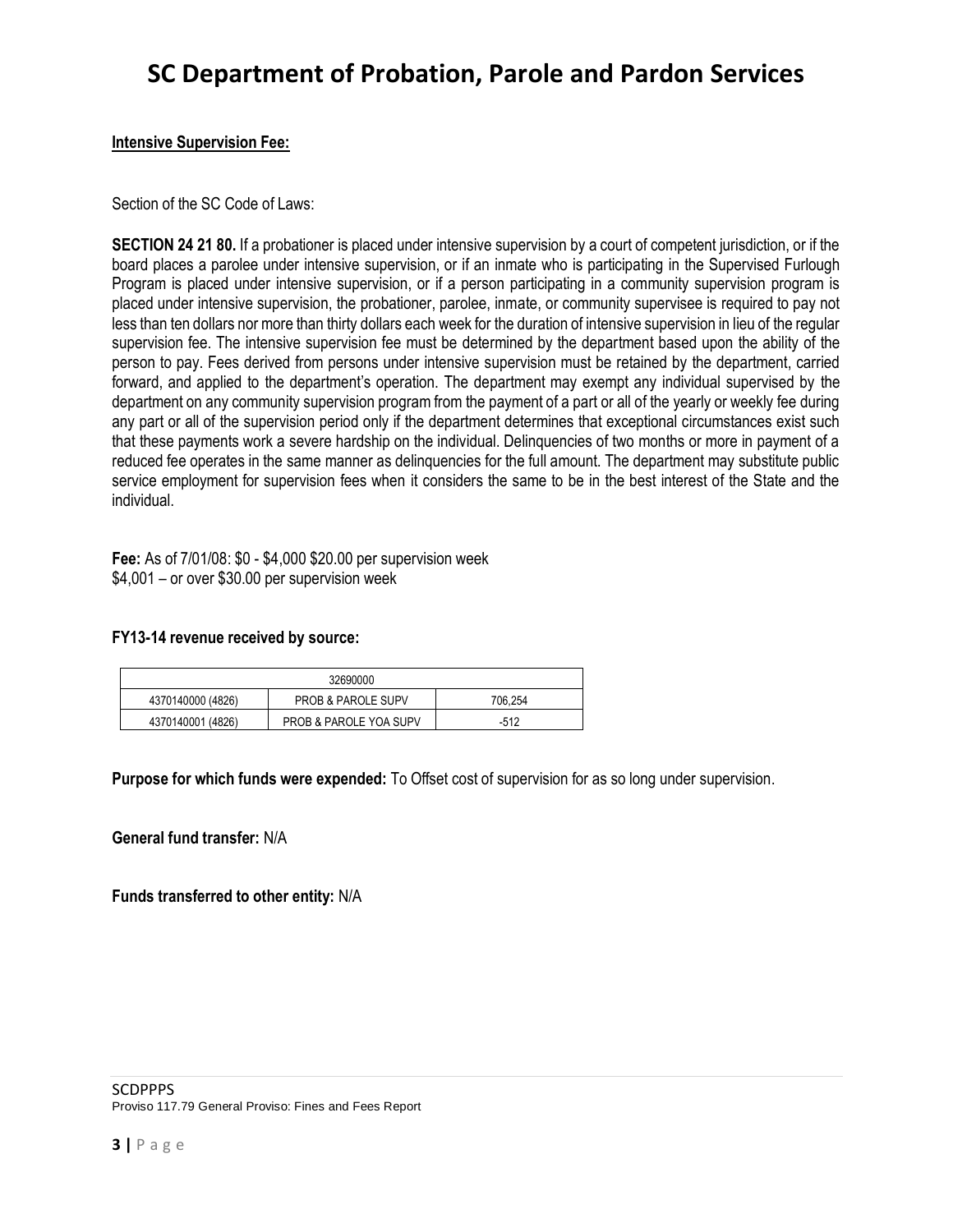#### **Electronic Monitoring Fee:**

Section of the SC Code of Laws:

**SECTION 24 21 85.** Electronic monitoring fees. Every person placed on electronic monitoring must be assessed a fee to be determined by the Department of Probation, Parole and Pardon Services in accordance with Section 24 21 80, as long as he remains in the electronic monitoring program. The payment of the fee must be a condition of supervision of any program administered by the department and a delinquency of two months or more in making payments may operate as a revocation. All fees generated by this assessment must be retained by the department to support the electronic monitoring program and carried forward for the same purpose.

**Fee:** As of 7/01/08: \$20.00 per week

#### **FY13-14 revenue received by source:**

|                       | ን350000             |         |
|-----------------------|---------------------|---------|
| 1150040000<br>'4877 ر | ELECTRONIC MONT FEE | 268.248 |

**Purpose for which funds were expended**: To offset set the cost of monitoring the offender in the electronic monitoring program.

#### **General fund transfer:** N/A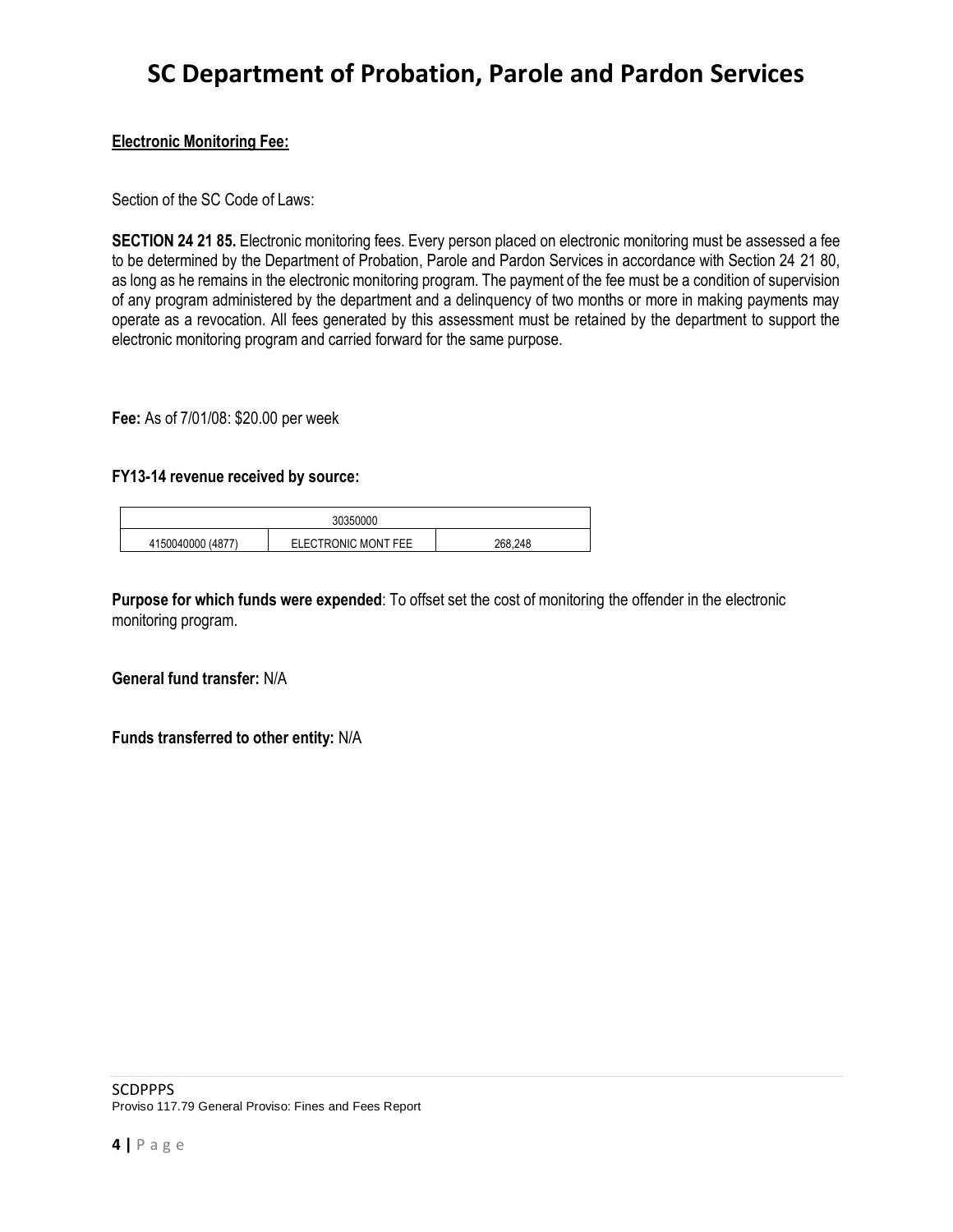#### **Extradition Fee:**

Section of the SC Code of Laws:

**SECTION 24 21 87** (DPPP: Cost of Extradition) The department may charge offenders a fee based on the number of miles and length of time required to perform an extradition. The fee is to be used to offset the cost of extradition. All unexpended funds at year-end may be retained and carried forward by the department to be expended for the same purpose.

**Fee:** Based on miles and distance.

#### **FY13-14 revenue received by source:**

| 350000 |                           |                              |       |
|--------|---------------------------|------------------------------|-------|
|        | .150070000 (4719)<br>41 T | <b><i>KTRADITION FEE</i></b> | 9.661 |

**Purpose for which funds were expended:** To offset the cost extradition. No revenue gain associated.

**General Fund transfer:** N/A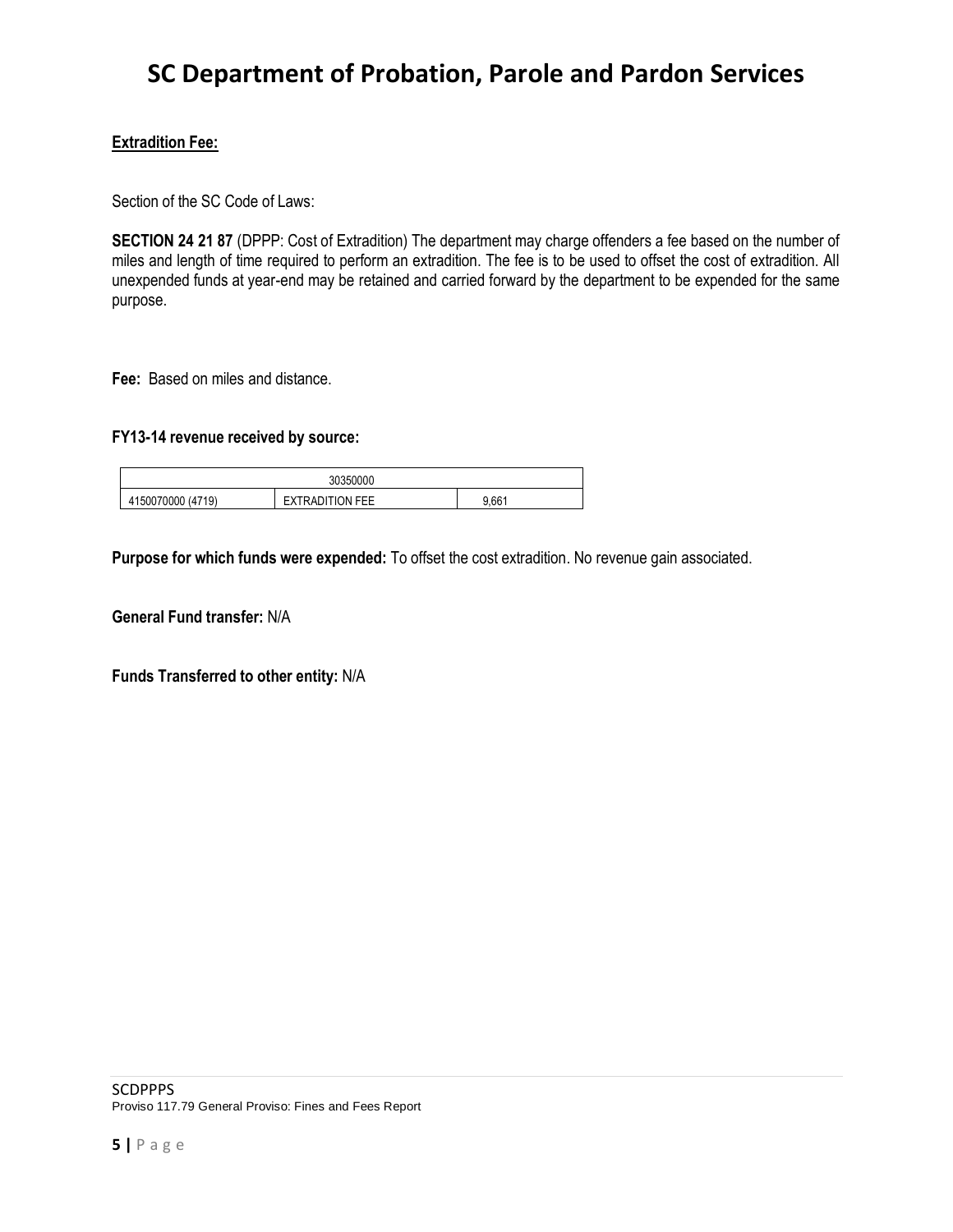#### **Polygraph Tests**

Section of the SC Code of Laws:

**Section 24-21-87** The department may charge a fee to offenders required to have maintenance polygraphs. This fee may not exceed the actual cost of the maintenance polygraph. All unexpended funds at year-end may be retained and carried forward by the department to be expended for the same purpose.

**Fee:** As of 7/01/11: \$25.00 per test

#### **FY13-14 revenue received by source:**

| 30350000          |                     |      |
|-------------------|---------------------|------|
| 4150020000 (7201) | POI YGRAPH FXAM FFF | 0.00 |

**Purpose for which funds were expended:** To offset the cost of the polygraph examination.

**General Fund transfer:** N/A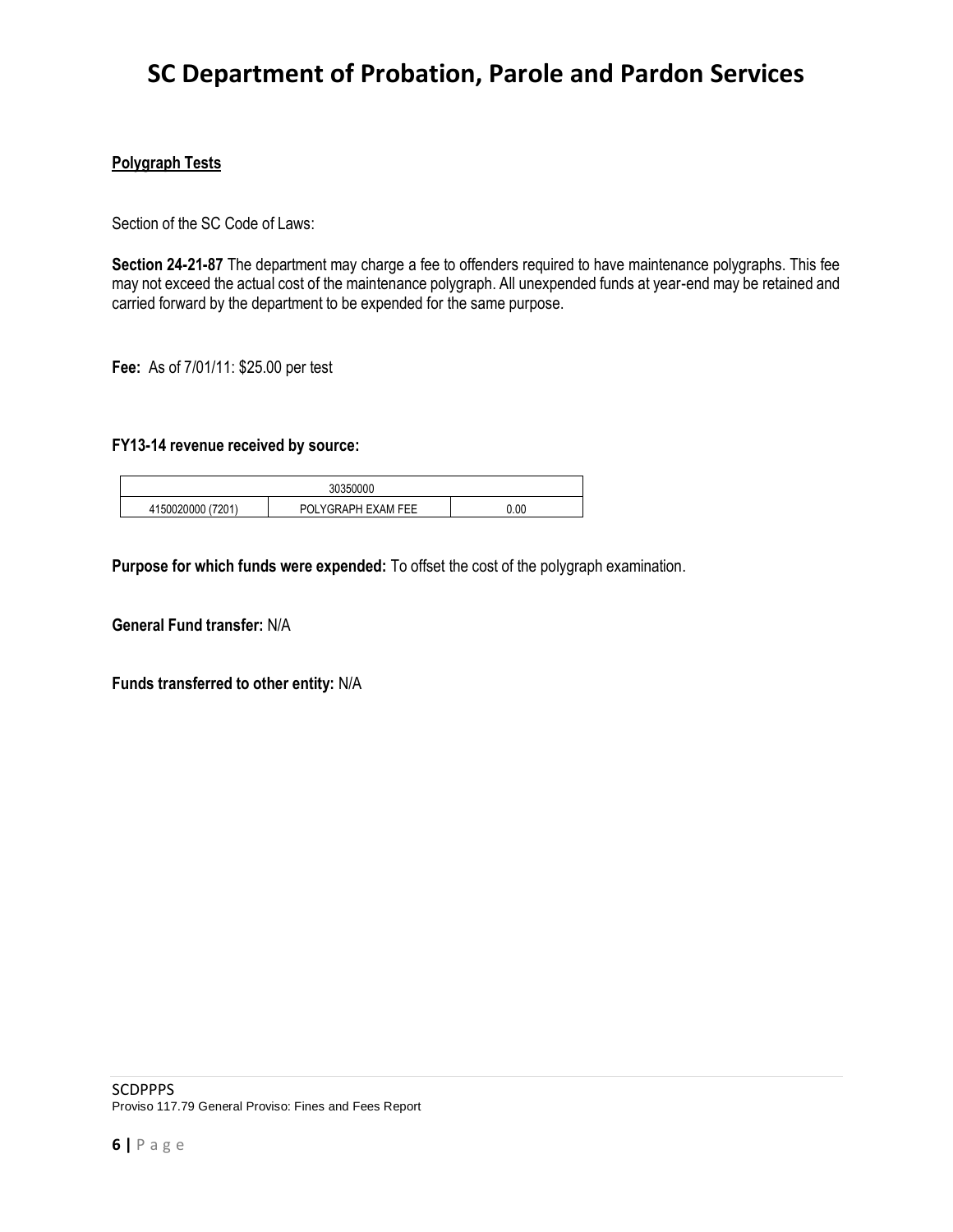#### **Dacor Admin Fee:**

Section of the SC Code of Laws:

#### **SECTION 24 21 490.** Collection and distribution of restitution.

(A) The Department of Probation, Parole and Pardon Services shall collect and distribute restitution on a monthly basis from all offenders under probationary and intensive probationary supervision.

(B) Notwithstanding Section 14 17 725, the department shall assess a collection fee of twenty percent of each restitution program and deposit this collection fee into a separate account. The department shall maintain individual restitution accounts that reflect each transaction and the amount paid, the collection fee, and the unpaid balance of the account. A summary of these accounts must be reported to the Governor's Office, the President of the Senate, the Speaker of the House, the Chairman of the House Judiciary Committee, and the Chairman of the Senate Corrections and Penology Committee every six months following the enactment of this section.

(C) The department may retain the collection fees described in subsection (B) and expend the fees for the purpose of collecting and distributing restitution. Unexpended funds at the end of each fiscal year may be retained by the department and carried forward for use for the same purpose by the department.

**Fee:** 20% of the restitution amount paid

#### **FY13-14 revenue received by source:**

|                   | 32730000                |           |
|-------------------|-------------------------|-----------|
| 4150050000 (4880) | <b>COLLECTION FEE</b>   | 1,236,334 |
| 4225070000        | <b>VICTIM REST. FEE</b> |           |

**Purpose for which funds were expended:** To offset the operations of victims related programs such as Victims Services, Victim Service Coordinators in the county offices, and Trust Accounting.

#### **General Fund transfer:** N/A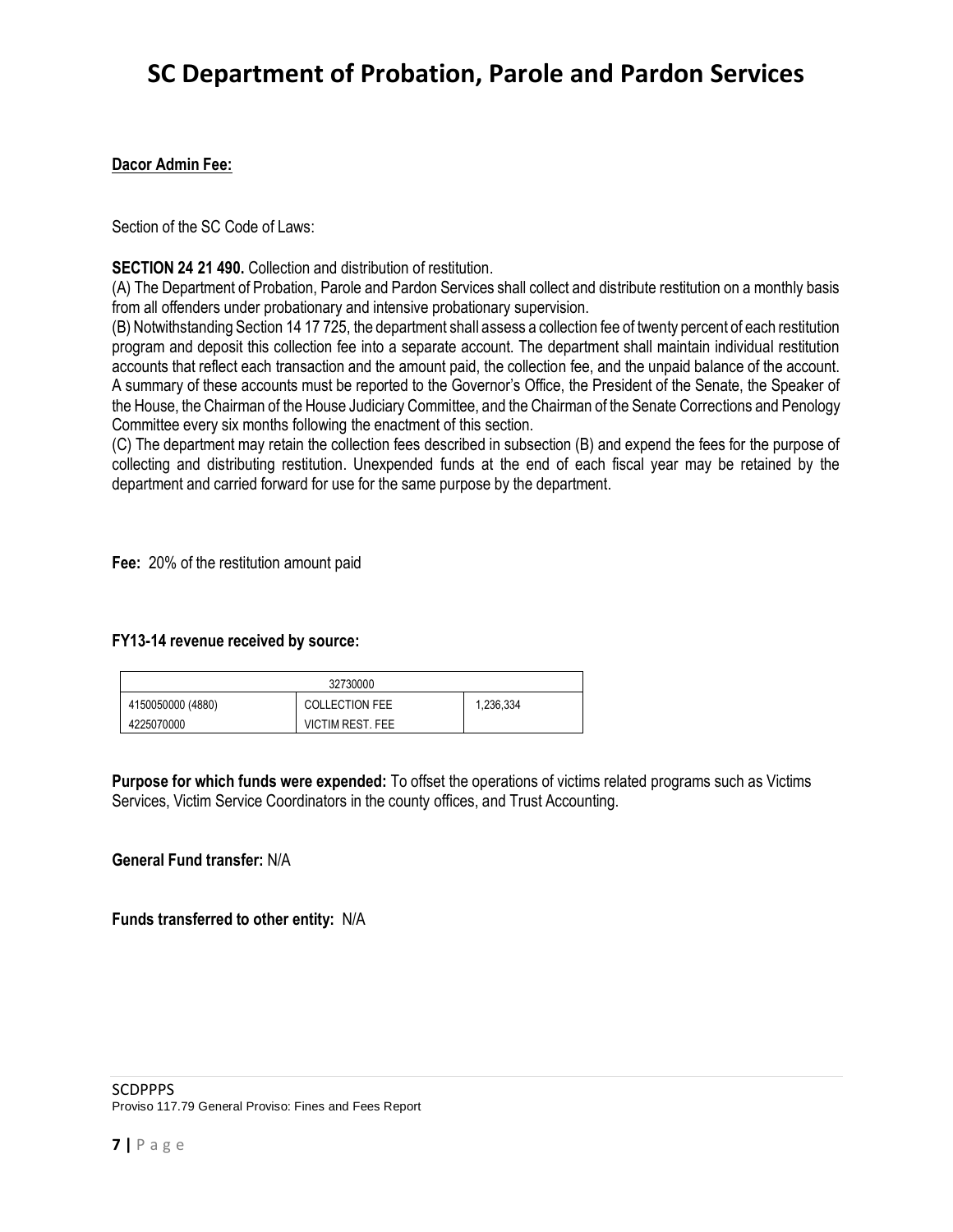#### **GPS Monitoring Fees**

Section of the SC Code of Laws:

#### **SECTION 23-3-540 (Jessie's Law)**

(K) The person must be charged for the cost of the active electronic monitoring device and the operation of the active electronic monitoring device for the duration of the time the person is required to be electronically monitored. The Department of Probation, Parole and Pardon Services may exempt a person from the payment of a part or all of the cost during a part or all of the duration of the time the person is required to be electronically monitored, if the Department of Probation, Parole and Pardon Services determines that exceptional circumstances exist such that these payments cause a severe hardship to the person. The payment of the cost must be a condition of supervision of the person and a delinquency of two months or more in making payments may operate as a violation of a term or condition of the electronic monitoring. All fees generated by this subsection must be retained by the Department of Probation, Parole and Pardon Services, carried forward, and applied to support the active electronic monitoring of sex offenders.

**Fee:** As of 7/1/09 - \$40 per week

#### **FY13-14 revenue received by source:**

|                   | 34650000                      |       |
|-------------------|-------------------------------|-------|
| 4150040000 (4877) | ELECTRONIC MONT FEE           | 7.970 |
| 4370140000 (4877) | <b>PROB &amp; PAROLE SUPV</b> |       |

**Purpose for which funds were expended:** To support the active electronic monitoring of sex offenders.

**General fund transfer:** N/A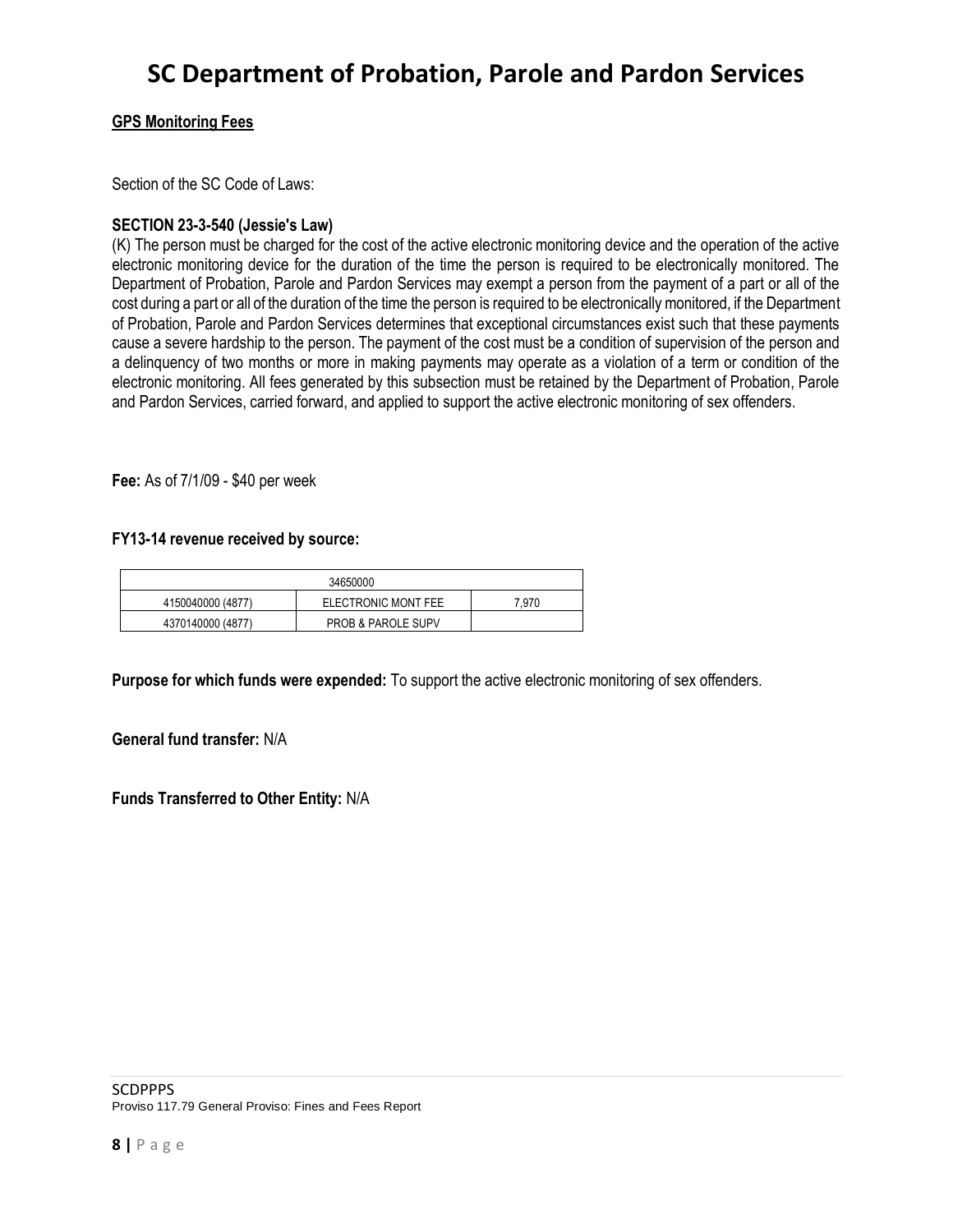#### **Pardon Application Fee:**

Section of the SC Code of Laws:

**SECTION 24 21 960** (Pardon application fee; re-application after denial.)

(A) Each pardon application must be accompanied with a pardon application fee of one hundred dollars. The pardon application fee must be retained and applied by the department toward the pardon process. (B) Any individual who has an application for pardon considered but denied, must wait one year from the date of denial before filing another pardon application and fee.

**Fee:** As of 7/1/08 - \$100 per application

#### **FY13-14 revenue received by source:**

| 30<br>`350000     |                 |     |
|-------------------|-----------------|-----|
| 4150030000 (4538) | PARDON APPL FEE | 700 |

**Purpose for which funds were expended:** To offset the operating cost of the Parole Board and Parole Board Support.

**General fund transfer:** N/A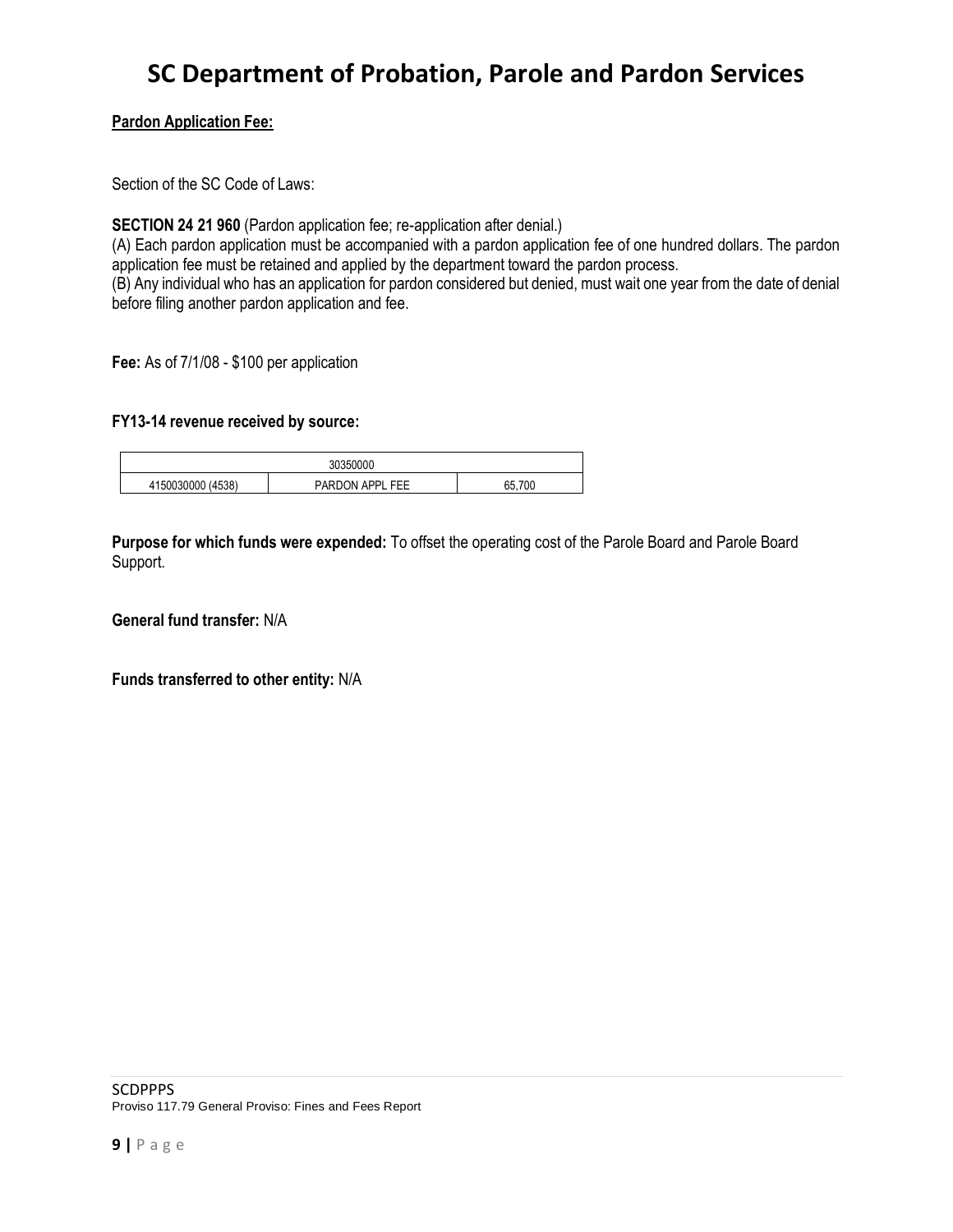#### **Administrative Monitoring Fees**

Section of the SC Code of Laws:

**SECTION 24 21 100** (B) An individual placed on administrative monitoring shall pay a regular monitoring fee towards offsetting the cost of his administrative monitoring for the period of time that he remains under monitoring. The regular monitoring fee must be determined by the department based upon the ability of the person to pay. The fee must not be more than ten dollars a month. All regular monitoring fees must be retained by the department, carried forward, and applied to the department's operation."

**Fee:** As of 1/1/11 - \$10 per month

#### **FY13-14 revenue received by source:**

|                     | 350000<br>.3U.:           |      |
|---------------------|---------------------------|------|
| (4538)<br>150280000 | I MONITORING FEE<br>ADMIN | .407 |

**Purpose for which funds were expended:** To offset the operation of the Offender Supervision Program

**General fund transfer:** N/A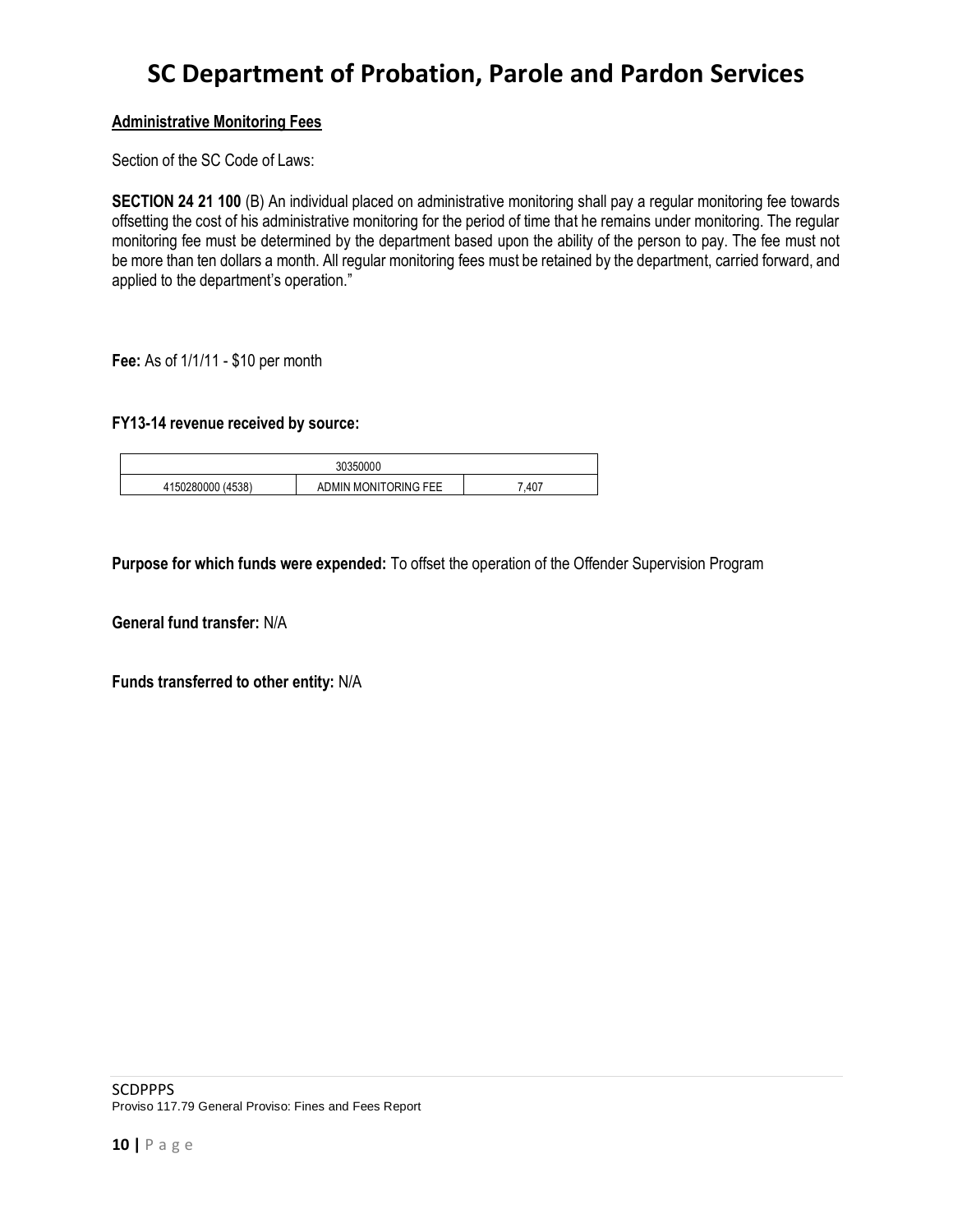#### **Ignition Interlock**

Section of the SC Code of Laws:

**SECTION 56-5-2941.** Penalties; installation of ignition interlock device.

(E) The cost of the interlock device must be borne by the offender. However, if the offender believes he is indigent and cannot afford the cost of the ignition interlock device, the offender may submit an affidavit of indigency to the Department of Probation, Parole and Pardon Services for a determination of indigency as it pertains to the cost of the ignition interlock device.

(F) The ignition interlock service provider must collect and remit monthly to the Interlock Device Fund a fee as determined by the Department of Probation, Parole and Pardon Services not to exceed three hundred sixty dollars per year for each year the person is required to drive a vehicle with an ignition interlock device.

HISTORY: 2000 Act No. 390, Section 12; 2007 Act No. 103, Section 23.A, eff January 1, 2008; 2008 Act No. 285, Section 1, eff January 1, 2009.

**Fee:** The ignition interlock service provider must collect and remit monthly to the Interlock Device Fund a fee as determined by the Department of Probation, Parole and Pardon Services not to exceed three hundred sixty dollars per year for each year.

#### **FY13-14 revenue received by source:**

|            | 34L80000            |         |
|------------|---------------------|---------|
| 4530030000 | <b>MISC REVENUE</b> | 252.660 |

**Purpose for which funds were expended:** To offset the operation of the Ignition Interlock Program

**General fund transfer:** N/A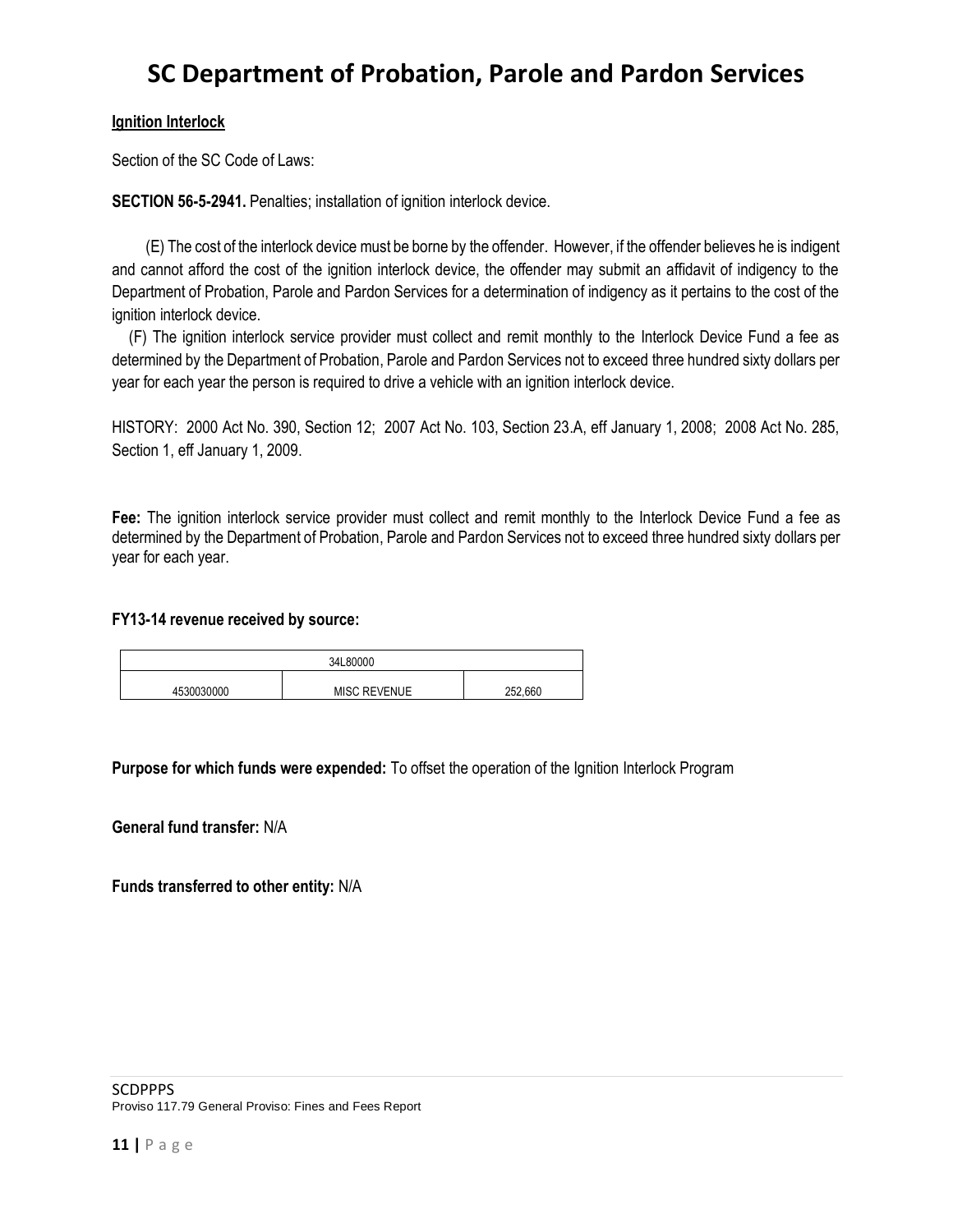#### **Court Fines:**

Section of the SC Code of Laws:

**SECTION 17-22-350.** Fees, waiver, distribution of fee proceeds

A) A person shall pay a nonrefundable one hundred forty-dollar fee to apply for a traffic education program that cannot be reduced or suspended. Additionally, a person shall pay a nonrefundable fee, not to exceed one hundred forty dollars, to participate in a traffic education program. Participation in a traffic education program may not be denied due to a person's inability to pay. If a person is deemed unable to pay, both the application fee and the participation fee must be waived.

(B) For offenses that would have been otherwise tried in magistrates court, the governmental agency administering the program shall retain the participation fee to support the traffic education program. The application fees must be remitted to the county treasurer. The county treasurer shall remit 9.17 percent of the revenue from the application fees to the county to be used for the purposes set forth in Section 14-1-207(D) and remit the balance of the revenue from the application fees to the Office of the State Treasurer on a monthly basis, by the fifteenth day of each month, and make reports on a form and in a manner prescribed by the State Treasurer. Fees paid in installments must be remitted as received. The State Treasurer shall deposit the amounts received as follows:

(1) 23.62 percent to the Department of Probation, Parole and Pardon Services;

**SECTION 14-1-206.** Additional assessment, general sessions or family court; remittance; disposition; annual audits.

(1) 42.08 percent for programs established pursuant to Chapter 21 of Title 24 and the Shock Incarceration Program as provided in Article 13, Chapter 13 of Title 24;

**SECTION 14-1-207.** Additional assessment, magistrate's court; remittance; disposition; annual audits

(1) 32.36 percent for programs established pursuant to Chapter 21 of Title 24 and the Shock Incarceration Program as provided in Article 13, Chapter 13 of Title 24;

**SECTION 14-1-208.** Additional assessment, municipal court; remittance; disposition; annual audits.

(1) 14.04 percent for programs established pursuant to Chapter 21 of Title 24 and the Shock Incarceration Program as provided in Article 13, Chapter 13 of Title 24;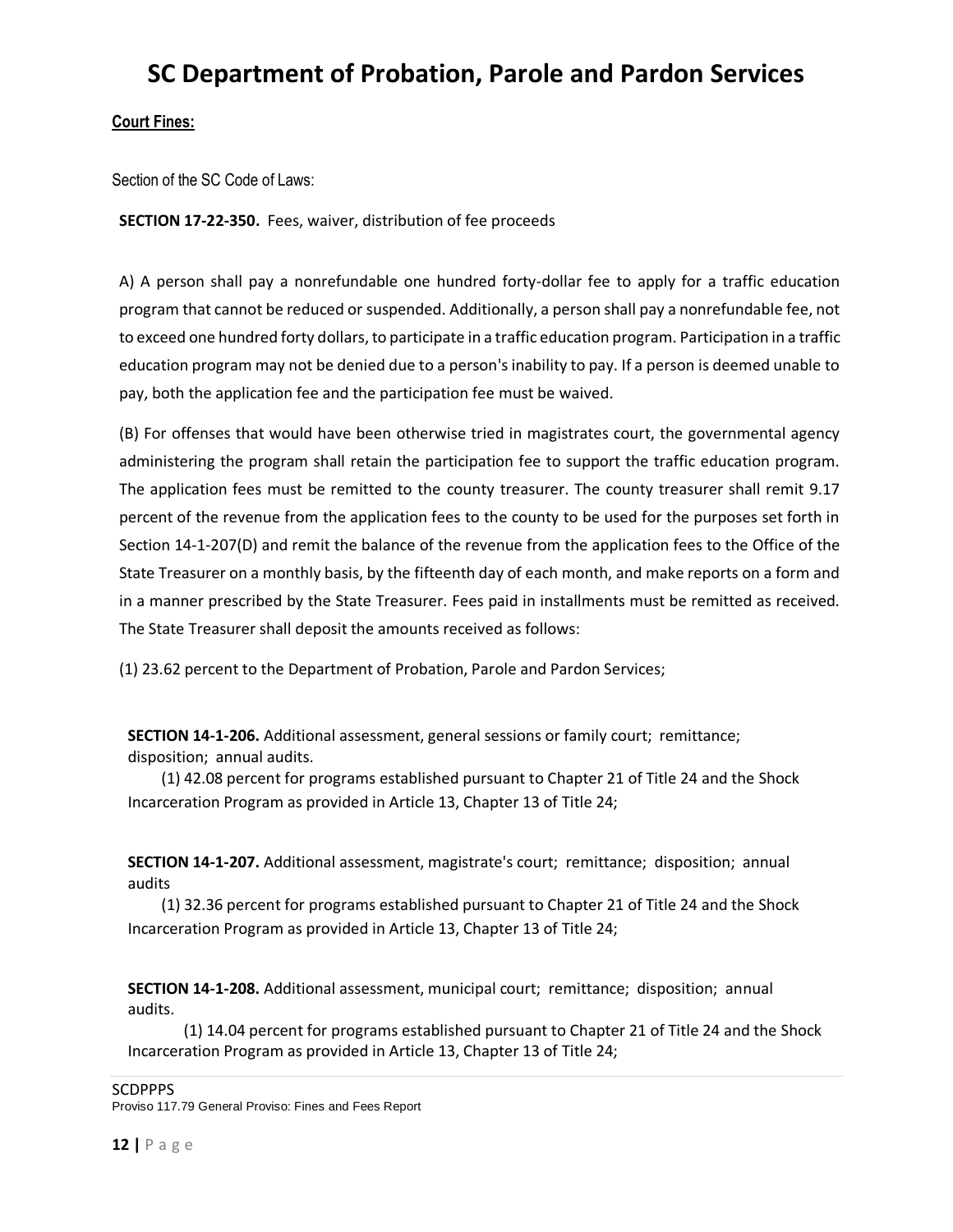### **Fee:**

### **FY13-14 revenue received by source:**

| 30350000 (Section 17-22-350) |                             |           |
|------------------------------|-----------------------------|-----------|
| 4110130000                   | Cir Court Filing Fee        | 532,716   |
| 4225080000                   | Traf Ed Prog App Mag        | 58,513    |
| 4225090000                   | Traf Ed Prog App Mun        | 19,653    |
| 39480000 (Section 14-1-206-7 |                             |           |
| 4220010001                   | <b>Court Fines Gen Sess</b> | 497,857   |
| 4220010002                   | Court Fines Mag             | 6,685,788 |
| 4220010003                   | <b>Court Fines Mun</b>      | 2,899,855 |

**Purpose for which funds were expended:** To offset the operations of the Offender Supervision Program

**General Fund transfer:** N/A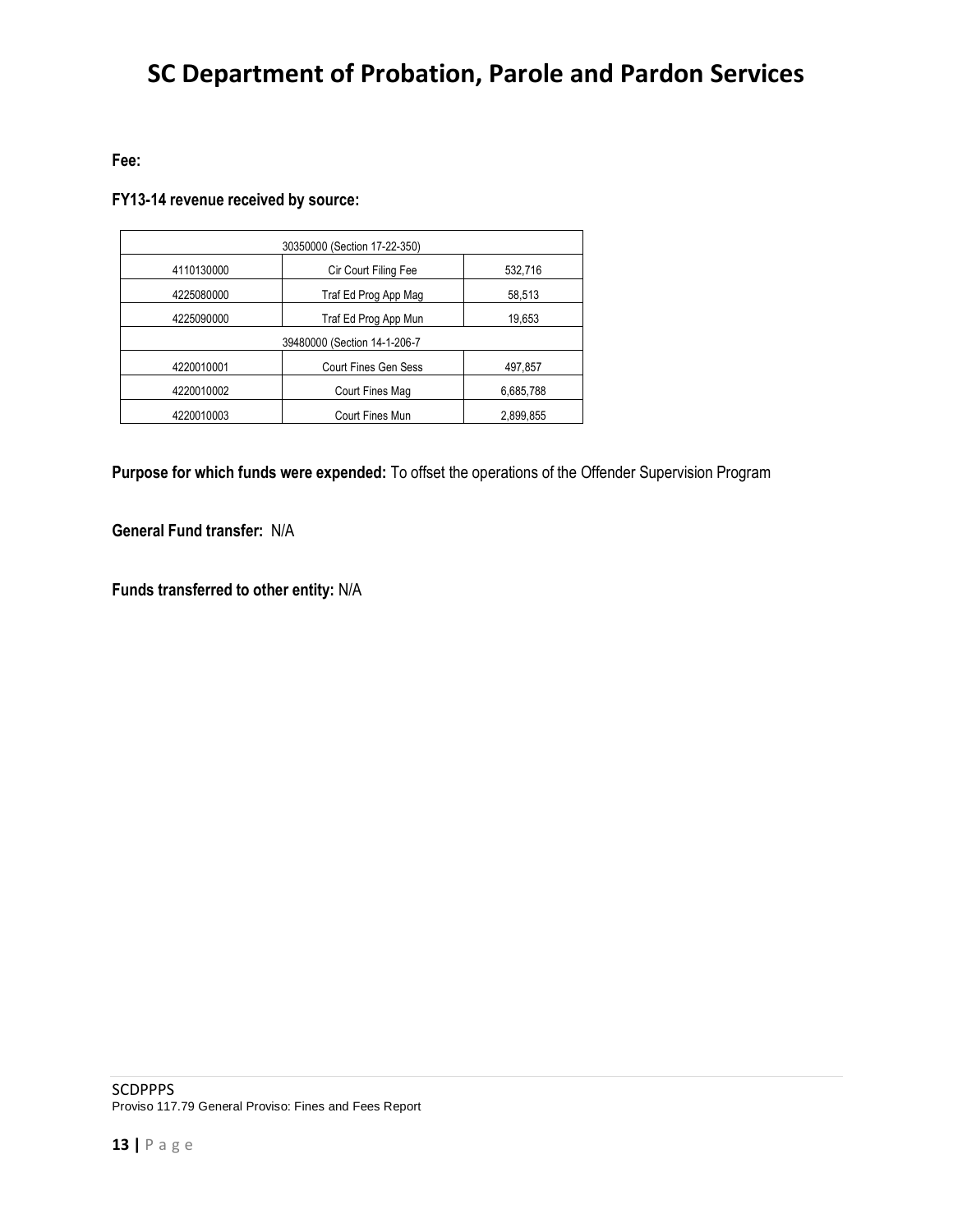#### **DNA Reimbursement:**

**SECTION 23-3-670.** Cost of collection supplies for processing samples; processing fees.

(B) The processing fee assessed pursuant to this section must be remitted to the general fund of the State and credited to the State Law Enforcement Division to offset the expenses SLED incurs in carrying out the provisions of this article.

#### **Fees:**

#### **FY13-14 revenue received by source:**

| 31520000   |                                          |         |
|------------|------------------------------------------|---------|
| 4890040000 | MISC TRANSFER-OTHER FUND-SLED            | 118,856 |
|            |                                          | 36.595  |
| 4890040000 | MISC TRANSFER-OTHER FUND-Program Expense |         |
| 30350000   |                                          |         |
| 4530190000 | ADMINISTRATIVE FEES                      | 27.432  |

**Purpose for which funds were expended:** To offset the cost of administering the DNA Reimbursement program.

#### **General Fund transfer:** N/A

**Funds transferred to other entity:** SLED 118,856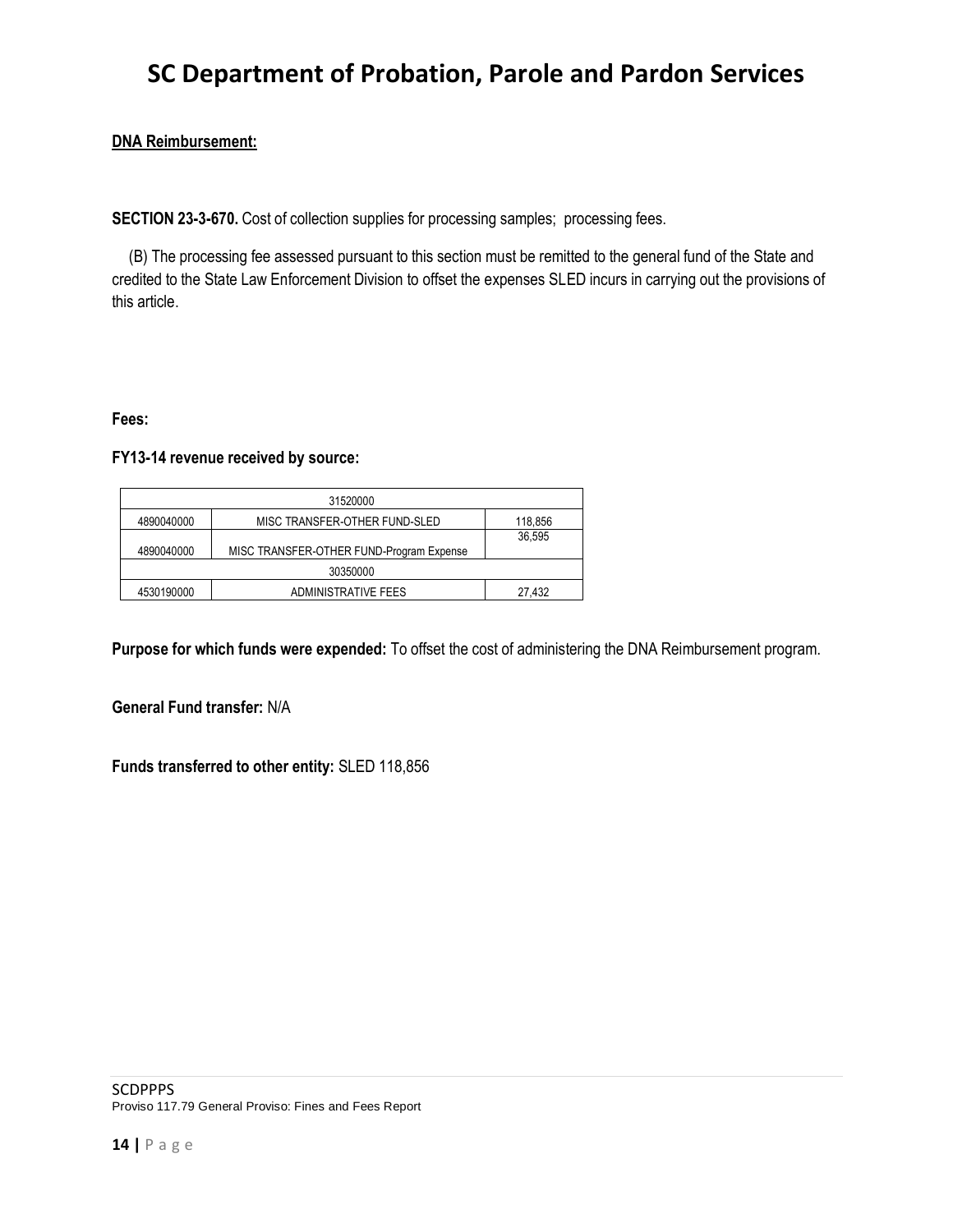### **FY 2012-2013 Proviso – Section 66**

#### **Sale of Equipment:**

**Proviso # 66.1** (DPPP: Sale of Equipment) All revenue generated by the Department of Probation, Parole and Pardon Services from the sale of various equipment in excess of \$575, less the cost of disposition incurred by the Budget and Control Board, Division of Operations, may be retained and carried forward into the current fiscal year and expended for the purpose of purchasing like items.

**Fee:** N/A

#### **FY13-14 revenue received by source:**

| 30350000   |                       |       |  |
|------------|-----------------------|-------|--|
| 4480070000 | SL OF SURP MAT & SUPL | 4.293 |  |
| 4480290000 | SALE OF FIREARMS      | 656   |  |

**Purpose for which funds were expended:** To offset the cost of assets.

**General fund transfer:** N/A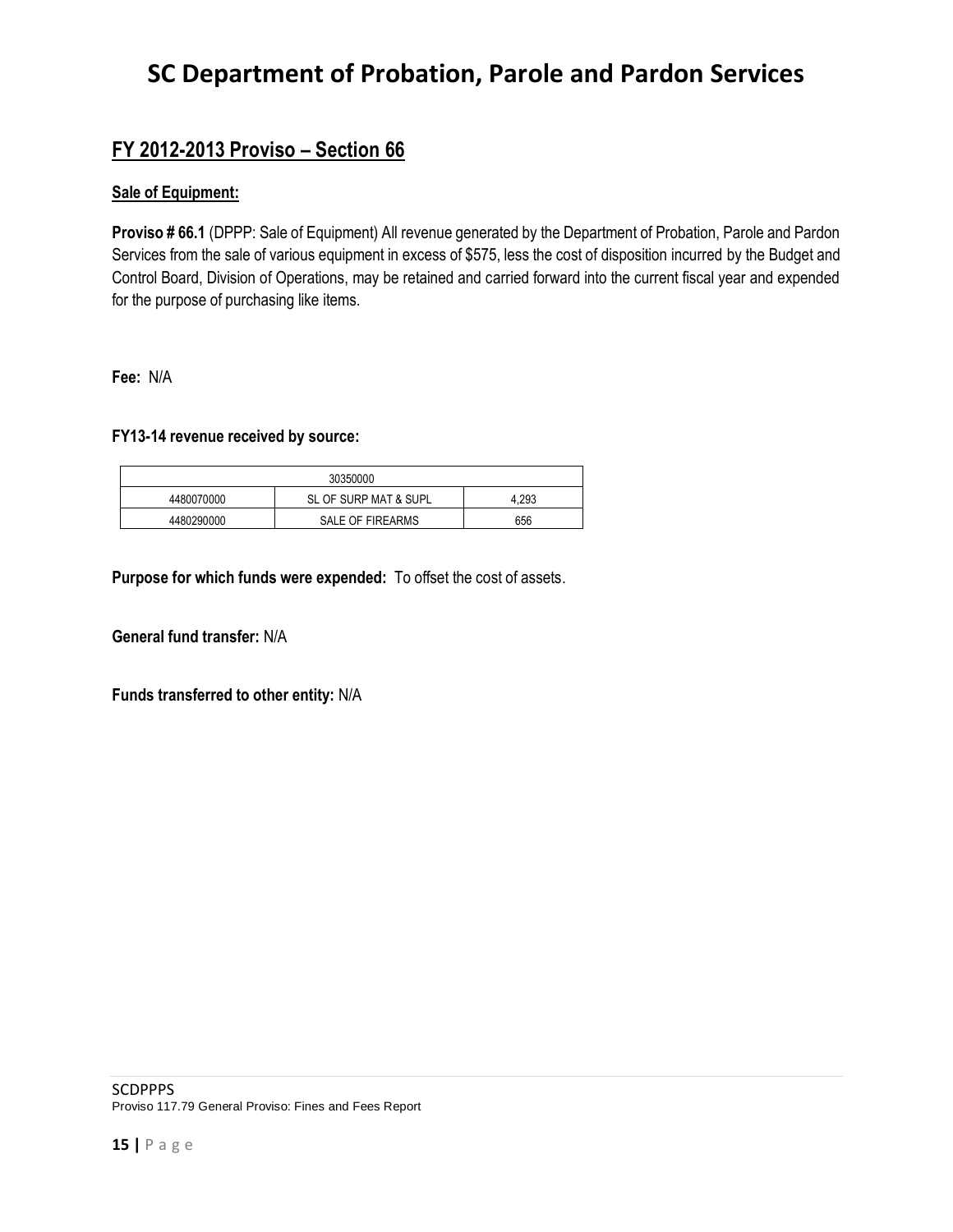#### **Interstate Compact Application Fee:**

**Proviso # 66.2** (DPPP: Interstate Compact Application Fee) The department may charge offenders an application fee set by the department, not to exceed \$100, to offenders applying for transfers out of state under the Interstate Compact Act. The application fee shall be retained by the department to offset the cost of the Interstate Compact Act. All unexpended funds at year-end may be retained and carried forward by the department to be expended for the same purpose.

**Fee:** As of 7/01/08 - \$100.00 per application

#### **FY13-14 revenue received by source:**

| 30350000           |                      |            |
|--------------------|----------------------|------------|
| (4887<br>370150000 | INTERSTATE COMP APPL | 50<br>.829 |

**Purpose for which funds were expended:** To offset the operating cost of Interstate Compact Program.

**General fund transfer:** N/A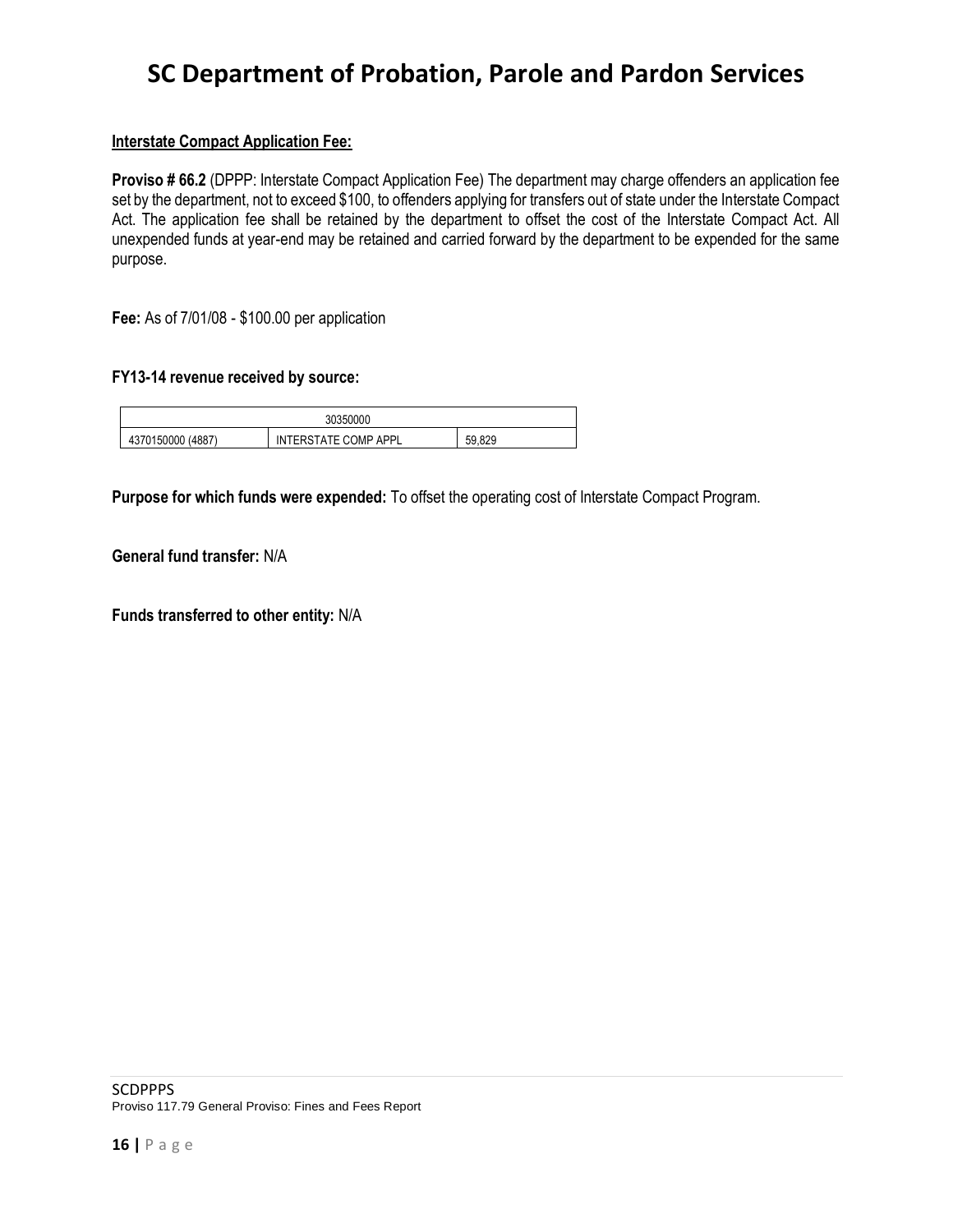### **FY 2013-2014 Proviso – Section 66**

#### **GED Learn and Earn Program:**

**Proviso # 66.3** (DPPP: GED Learn and Earn Program) The department may enter into agreements with statewide colleges, technical colleges, and school districts for the purpose of providing GED and GED Prep education to offenders. Offenders of the department enrolled in the program must repay the department the cost of the course and materials within six months of obtaining their GED.

**Fee:** At Cost

#### **FY13-14 revenue received by source:**

| 'JUU  |                             |                  |
|-------|-----------------------------|------------------|
| 00000 | <b>GED LEARN &amp; EARN</b> | -1<br>$\cdot$ 1- |

**Purpose for which funds were expended:** To offset the cost of the cost of the course and materials.

**General fund transfer:** N/A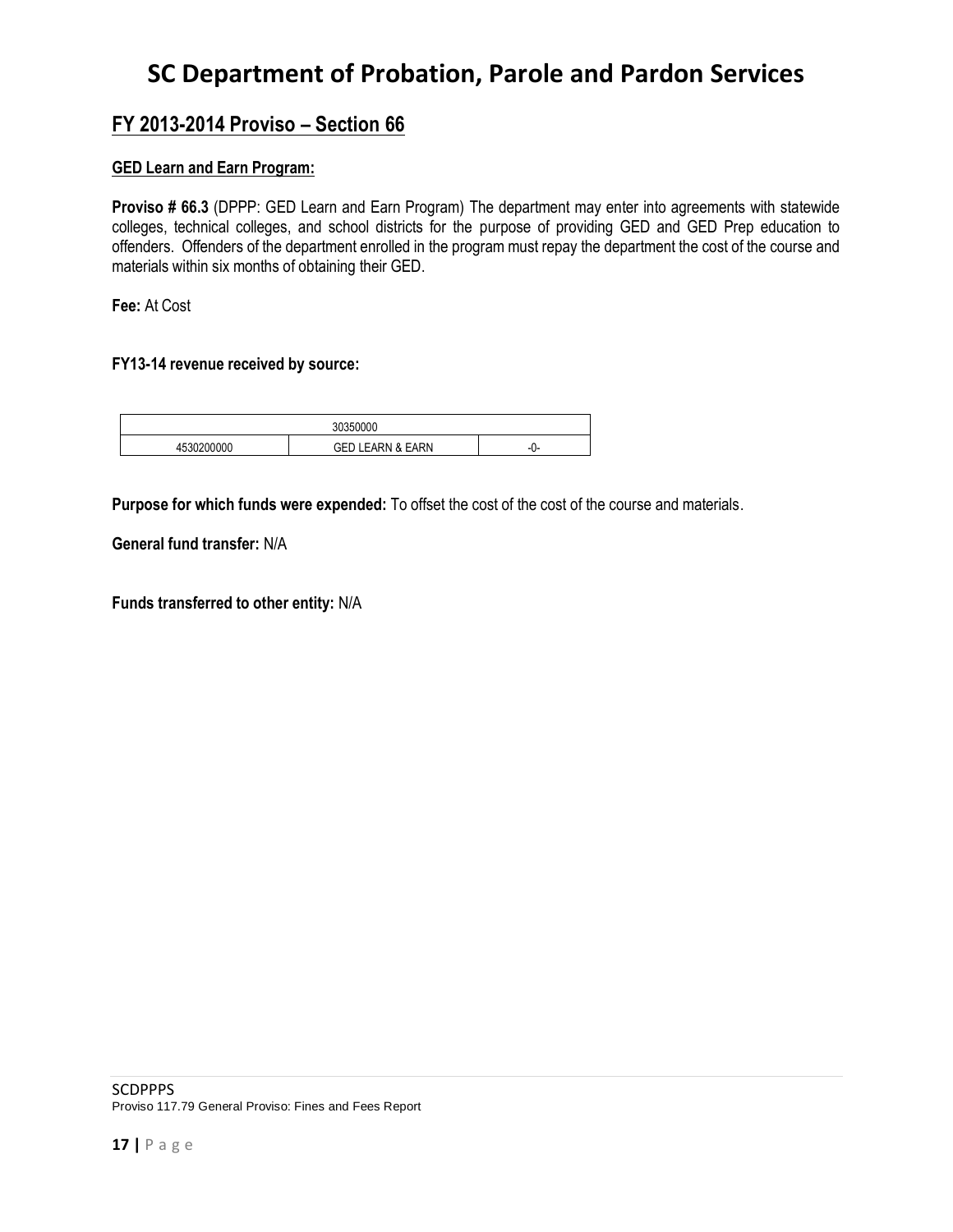### **FY 2012-2013 Proviso – Section 66**

#### **Offender Drug Test Fee:**

**Proviso # 66.5** (DPPP: Offender Drug Testing Fee) The department may charge offenders a fee set by the department, not to exceed \$50, for the purpose of having a drug test analyzed by a lab for offenders challenging the findings of a drug test administered by the department. If it is determined that the offender is indigent, this filing fee must be waived. The fee shall be retained by the department to offset the cost of the lab test. All unexpended funds at year-end may be retained and carried forward by the department to be expended for the same purpose.

**Fee:** As of 7/01/09 - \$20.00 per test

#### **FY13-14 revenue received by source:**

| 0.000<br>30350000    |                        |         |  |  |
|----------------------|------------------------|---------|--|--|
| (7201)<br>4225120000 | DRUG TEST FEE<br>JFF Г | 236.338 |  |  |

**Purpose for which funds were expended:** To offset the cost of the lab test and supplies.

**General Fund transfer:** N/A